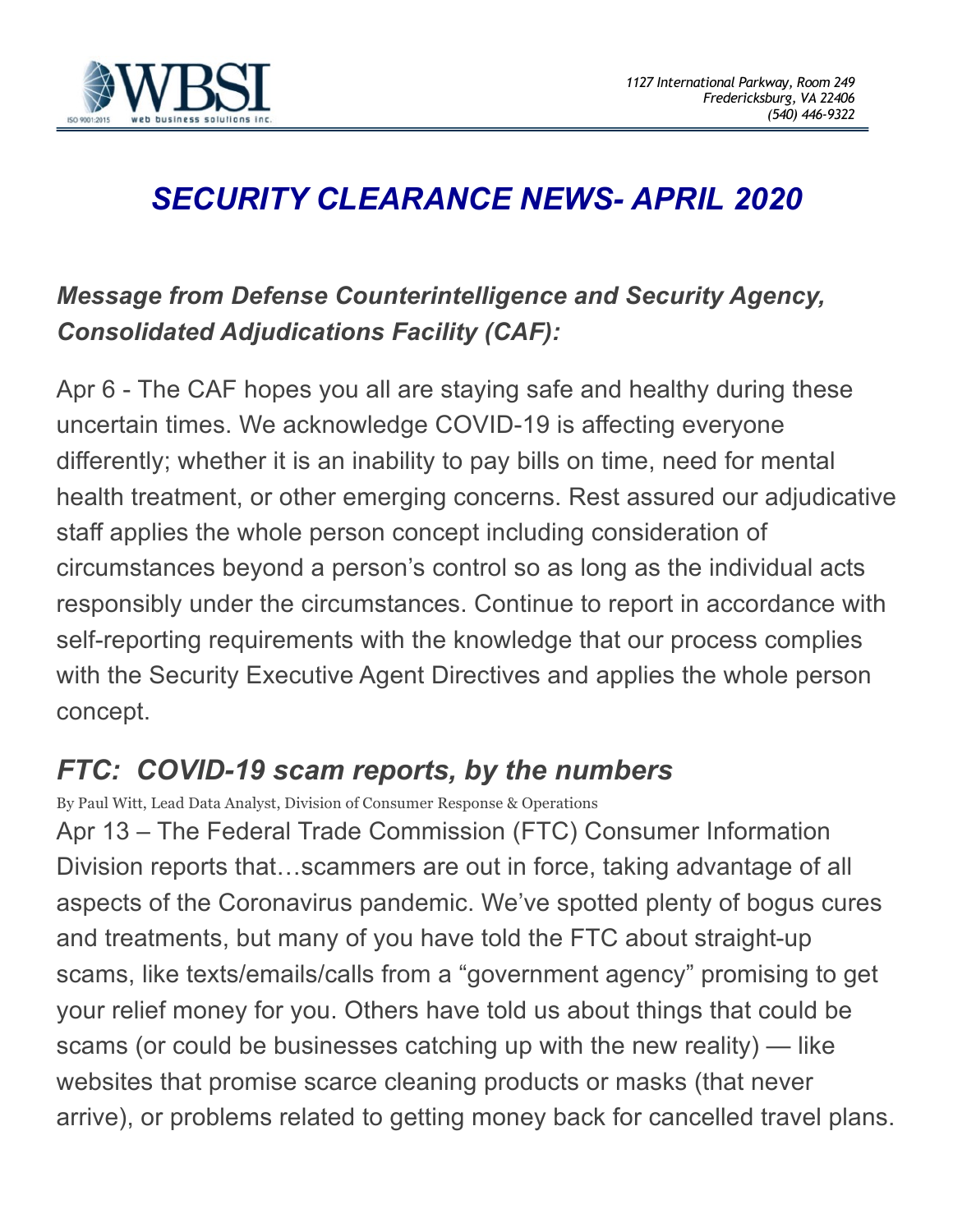

Every weekday, the Bureau of Consumer Protection's data analysts pull all those reports together to give you a glimpse into what the data is telling us. You can find that report at http://www.ftc.gov/exploredata

From January 1 until today, the FTC has gotten 18,235 reports related to COVID-19, and people reported losing \$13.44 million dollars to fraud.

The top complaint categories relate to travel and vacations, online shopping, bogus text messages, and all kinds of imposters.

While reports of robocalls are way down overall, we're now hearing about callers invoking the COVID-19 pandemic to pretend to be from the government, or making illegal medical or health care pitches, among other topics.

If you're getting calls, emails, or texts, or you're seeing ads or offers online, keep a few things in mind: First, the government will never call out of the blue to ask for money or your personal information (like Social Security, bank account, or credit card numbers). And second, anyone who tells you to pay by Western Union or Money Gram, or by putting money on a gift card, is a scammer. The government and legit businesses will never tell you to pay that way.

To keep up with the latest scams: https://www.ftc.gov/stay-connected

To report submit a report or complaints:

https://www.ftc.gov/faq/consumer-protection/submit-consumer-complaint-ftc